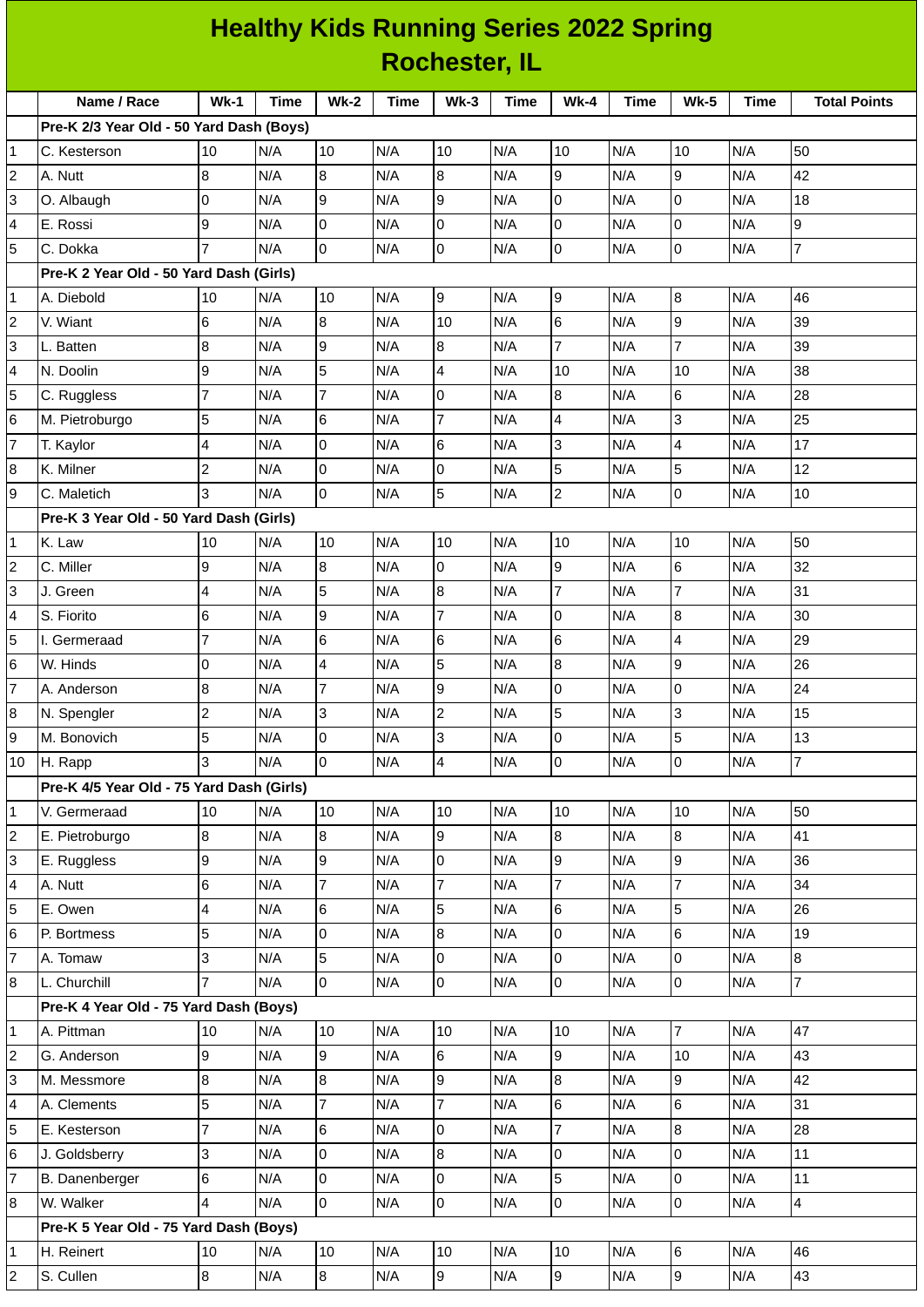## **Healthy Kids Running Series 2022 Spring Rochester, IL**

| 3                         | F. Cousineau                                | 5              | N/A   | 5              | N/A   | $\overline{7}$   | N/A   | $\overline{7}$          | N/A   | 7                       | N/A   | 31             |
|---------------------------|---------------------------------------------|----------------|-------|----------------|-------|------------------|-------|-------------------------|-------|-------------------------|-------|----------------|
| 4                         | O. Amerson                                  | 9              | N/A   | 9              | N/A   | $\overline{c}$   | N/A   | 0                       | N/A   | 10                      | N/A   | 30             |
| 5                         | C. Hawkins                                  | $\overline{7}$ | N/A   | $\overline{2}$ | N/A   | 6                | N/A   | 5                       | N/A   | 8                       | N/A   | 28             |
| 6                         | J. Foxall                                   | 4              | N/A   | $\overline{7}$ | N/A   | 8                | N/A   | 8                       | N/A   | $\overline{0}$          | N/A   | 27             |
| $\overline{7}$            | G. Milner                                   | 6              | N/A   | 6              | N/A   | 0                | N/A   | 6                       | N/A   | 5                       | N/A   | 23             |
| 8                         | M. Batten                                   | 3              | N/A   | 4              | N/A   | 5                | N/A   | $\overline{\mathbf{4}}$ | N/A   | 3                       | N/A   | 19             |
| 9                         | J. Popovitch                                | $\mathbf{1}$   | N/A   | 3              | N/A   | 4                | N/A   | 3                       | N/A   | $\overline{\mathbf{4}}$ | N/A   | 15             |
| 10                        | K. Bonovich                                 | $\overline{c}$ | N/A   | 0              | N/A   | $\mathbf 1$      | N/A   | 0                       | N/A   | $\overline{c}$          | N/A   | 5              |
| 11                        | O. Fahs                                     | 1              | N/A   | $\overline{0}$ | N/A   | 3                | N/A   | $\overline{0}$          | N/A   | $\overline{0}$          | N/A   | $\overline{4}$ |
|                           | Kindergarten & 1st Grade - 1/4 Mile (Girls) |                |       |                |       |                  |       |                         |       |                         |       |                |
| $\mathbf{1}$              | S. Hayes                                    | 10             | 01:43 | 10             | 01:45 | 10               | 01:47 | 10                      | 01:44 | 10                      | 01:40 | 50             |
| $\overline{c}$            | A. Trapani                                  | 9              | 01:57 | $\overline{9}$ | 01:54 | 9                | 01:54 | 9                       | 01:54 | $\overline{9}$          | 01:49 | 45             |
| 3                         | C. Clements                                 | $\overline{7}$ | 02:03 | $\overline{7}$ | 02:07 | $\overline{7}$   | 02:02 | 5                       | 02:07 | $\overline{7}$          | 01:57 | 33             |
| 4                         | K. Milner                                   | 8              | 01:58 | 8              | 02:03 | 0                | N/A   | 8                       | 01:57 | 8                       | 01:55 | 32             |
| 5                         | C. Cremeens                                 | 5              | 02:05 | $\overline{7}$ | 02:07 | 6                | 02:06 | $\overline{7}$          | 01:59 | $6\phantom{a}$          | 01:58 | 31             |
| 6                         | L. Gabala                                   | 6              | 02:04 | 5              | 02:11 | $\overline{8}$   | 01:58 | 6                       | 02:02 | 5                       | 01:59 | 30             |
| $\overline{\mathfrak{c}}$ | V. Spengler                                 | 1              | 02:13 | 4              | 02:24 | 4                | 02:16 | 3                       | 02:21 | $\overline{c}$          | 02:09 | 14             |
| 8                         | N. Clark                                    | 4              | 02:07 | 0              | N/A   | 5                | 02:11 | 0                       | N/A   | 4                       | 02:07 | 13             |
| 9                         | A. Patel                                    | 3              | 02:10 | $\overline{c}$ | 02:31 | $\overline{0}$   | N/A   | $\overline{c}$          | 02:22 | $\mathbf{1}$            | 02:11 | 8              |
| 10                        | M. Jeffers                                  | $\overline{c}$ | 02:11 | 0              | N/A   | 0                | N/A   | $\overline{\mathbf{4}}$ | 02:20 | $\mathbf{1}$            | 02:12 | 7              |
| 11                        | J. Hummel                                   | $\mathbf{1}$   | 02:23 | $\overline{3}$ | 02:26 | $\overline{0}$   | N/A   | 0                       | N/A   | 3                       | 02:08 | $\overline{7}$ |
|                           | Kindergarten & 1st Grade - 1/4 Mile (Boys)  |                |       |                |       |                  |       |                         |       |                         |       |                |
| $\mathbf 1$               | C. Hennings                                 | $10\,$         | 01:43 | 10             | 01:44 | 10               | 01:44 | 9                       | 01:44 | 10                      | 01:38 | 49             |
| $\overline{c}$            | R. Hinds                                    | 7              | 01:50 | 9              | 01:53 | 9                | 01:47 | 10                      | 01:40 | $\overline{7}$          | 01:45 | 42             |
| 3                         | G. Hinds                                    | 8              | 01:47 | 6              | 02:00 | 6                | 01:55 | 8                       | 01:50 | 9                       | 01:42 | 37             |
| 4                         | G. Wise                                     | 5              | 01:57 | $\overline{7}$ | 01:59 | 5                | 01:56 | $\overline{7}$          | 01:55 | 4                       | 01:56 | 28             |
| 5                         | T. Kaylor                                   | 9              | 01:46 | 0              | N/A   | $\overline{7}$   | 01:53 | 3                       | 02:12 | 8                       | 01:43 | 27             |
| 6                         | H. Alexander                                | 6              | 01:52 | 5              | 02:01 | $\overline{4}$   | 01:57 | 6                       | 01:56 | 5                       | 01:54 | 26             |
| $\overline{7}$            | A. Cheek                                    | 0              | N/A   | 8              | 01:55 | $\bf{8}$         | 01:51 | 0                       | N/A   | 6                       | 01:47 | 22             |
| 8                         | T. Reinert                                  | 1              | 02:06 | 3              | 02:07 | $\mathbf{1}$     | 02:10 | 5                       | 01:57 | $\overline{2}$          | 01:59 | 12             |
| 9                         | A. Veluru                                   | 4              | 02:00 | 0              | N/A   | $\overline{2}$   | 02:08 | 4                       | 02:02 | $\mathbf{1}$            | 02:00 | 11             |
| 10                        | J. Siders                                   | 1              | 02:05 | 4              | 02:02 | $\mathbf 1$      | 02:09 | 0                       | N/A   | 3                       | 01:58 | 9              |
| $11\,$                    | H. Higginbotham                             | $\overline{c}$ | 02:02 | $\overline{0}$ | N/A   | 3                | 02:05 | 0                       | N/A   | O                       | N/A   | 5              |
| 12                        | V. Branda                                   | 3              | 02:01 | $\overline{2}$ | 02:17 | 0                | N/A   | 0                       | N/A   | 0                       | N/A   | 5              |
| 13                        | K. Bonovich                                 | 1              | 02:14 | $\overline{0}$ | N/A   | 0                | N/A   | 0                       | N/A   | $\mathbf{1}$            | 02:19 | $\overline{c}$ |
| 14                        | L. Albaugh                                  | 0              | N/A   | $\mathbf{1}$   | 02:44 | $\mathbf{1}$     | 02:37 | $\overline{0}$          | N/A   | 0                       | N/A   | $\overline{c}$ |
|                           | 2nd & 3rd Grade - 1/2 Mile (Girls)          |                |       |                |       |                  |       |                         |       |                         |       |                |
| 1                         | J. Veluru                                   | 10             | 04:12 | 10             | 04:06 | 10               | 03:57 | 10                      | 04:09 | 10                      | 04:00 | 50             |
| $\overline{c}$            | E. Hennings                                 | 8              | 04:39 | $\overline{9}$ | 04:35 | 9                | 04:30 | $\overline{8}$          | 04:48 | 9                       | 04:39 | 43             |
| 3                         | M. Germeraad                                | 7              | 04:42 | 8              | 04:58 | $\boldsymbol{8}$ | 04:39 | $\overline{7}$          | 05:25 | 8                       | 04:48 | 38             |
| 4                         | K. Layendecker                              | 5              | 05:29 | $\overline{7}$ | 04:59 | $\overline{7}$   | 05:07 | 6                       | 05:27 | 7                       | 04:49 | 32             |
| 5                         | L. Batten                                   | 6              | 05:23 | 6              | 05:36 | 6                | 05:25 | 5                       | 05:33 | 6                       | 05:16 | 29             |
| 6                         | L. Danenberger                              | 9              | 04:22 | $\overline{0}$ | N/A   | $\overline{0}$   | N/A   | 9                       | 04:28 | 0                       | N/A   | 18             |
|                           | 2nd & 3rd Grade - 1/2 Mile (Boys)           |                |       |                |       |                  |       |                         |       |                         |       |                |
| $\mathbf 1$               | D. Germeraad                                | 8              | 03:46 | 10             | 03:37 | 10               | 03:46 | 10                      | 03:35 | 10                      | 03:31 | 48             |
| $\overline{c}$            | L. Pietroburgo                              | 9              | 03:41 | $8\,$          | 03:51 | 9                | 03:47 | 8                       | 03:54 | 9                       | 03:33 | 43             |
| 3                         | <b>B.</b> Cullen                            | 10             | 03:34 | 9              | 03:38 | 0                | N/A   | 9                       | 03:36 | 8                       | 03:34 | 36             |
| 4                         | G. Ruggless                                 | $\overline{7}$ | 03:51 | $\overline{7}$ | 04:05 | 0                | N/A   | $\overline{7}$          | 03:58 | $\overline{7}$          | 03:39 | 28             |
| 5                         | J. Wise                                     | 5              | 04:38 | 6              | 04:21 | $\overline{0}$   | N/A   | 6                       | 04:30 | $\,6\,$                 | 04:20 | 23             |
|                           |                                             |                |       |                |       |                  |       |                         |       |                         |       |                |